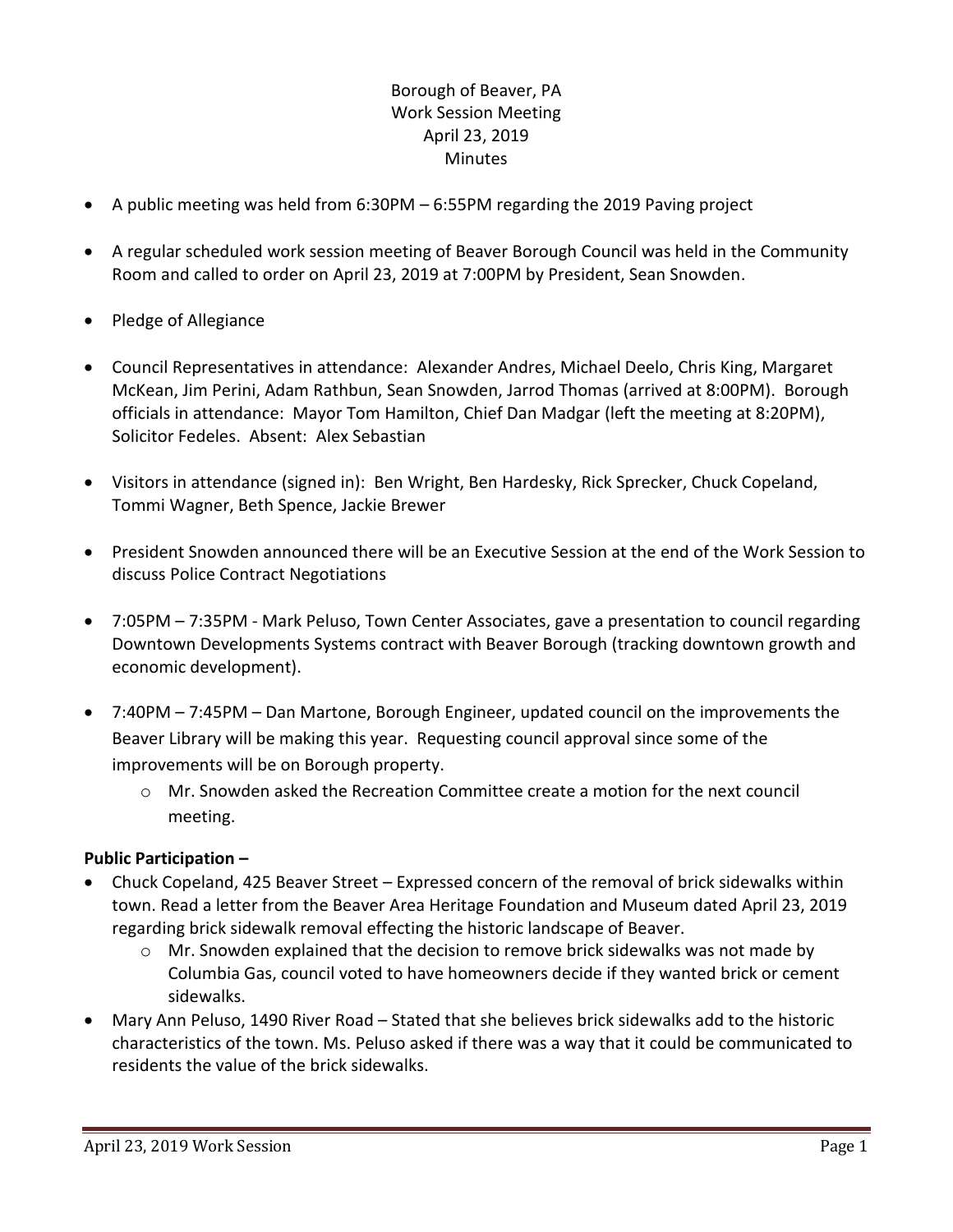- $\circ$  Mr. Snowden explained that there was no cost difference between brick and cement sidewalks and residents were not encouraged to pick either option.
- Beth Spence, 240 Dravo Avenue Believes that brick sidewalks make the town of Beaver unique and council should preserve them. Ms. Spence asked council to reconsider the process of replacing brick sidewalks with concrete.
- Bob Rice, 1200 River Road Expressed his concern of alternating sidewalks between brick and cement and asked council to consider the look of the town and educating homeowners on the benefits of brick sidewalks.
- Tommi Wagner 230 Beaver Street Stated how much she values the brick sidewalks in town and asked council to take another look at this process.

# **Council Committee:**

## **Borough Manager –**

- School Resource Officer The Beaver Area School District budget has been approved to pay \$60,000 per year for a School Resource Officer, in the past they were budgeted \$30,000 a year.
	- $\circ$  Mr. Snowden requests Mr. Kennedy to create a report that explains the cost of providing a School Resource Officer and the Public Safety Committee prepare a motion for the School Resource Officer for the next council meeting.
	- o Mr. Deelo asked if there were any changes to the school districts requirements of the School Resource Officer
		- Chief Madgar stated that the School Resource Officer would rotate between all schools of the school district.
- Clock Tower
	- o Rick Granati has completed painting the clock tower.
	- o Found some water damage due to incorrect piping being installed. The problem has been corrected however, the other corners of the tower will also be fixed by next winter.
- Open liens Asks council to consider placing names in the newspaper of those that have unpaid liens owed to the Borough. This may prompt them to pay to keep their name out of the newspaper.

## **Public Safety/Code Enforcement –** No report

### **Finance –** No report

## **Highway –**

- Mr. Martone stated that the phase 1 paving would begin in a few weeks by Youngblood Paving Company.
- The design of the access road should be finished in the next few weeks. Once the design is finalized, the project will be put out to bid. The access road is estimated to be closed for 3-4 weeks.
- A hearing is scheduled for May 28, 2019 regarding the access road with Bridgewater.

## **General Government –**

 Mr. Deelo announced that Arbor Day is April 27, 2019 at the gazebo. The event is being sponsored and put together by the Shade Tree Commission. Mr. Deelo encouraged members of council to